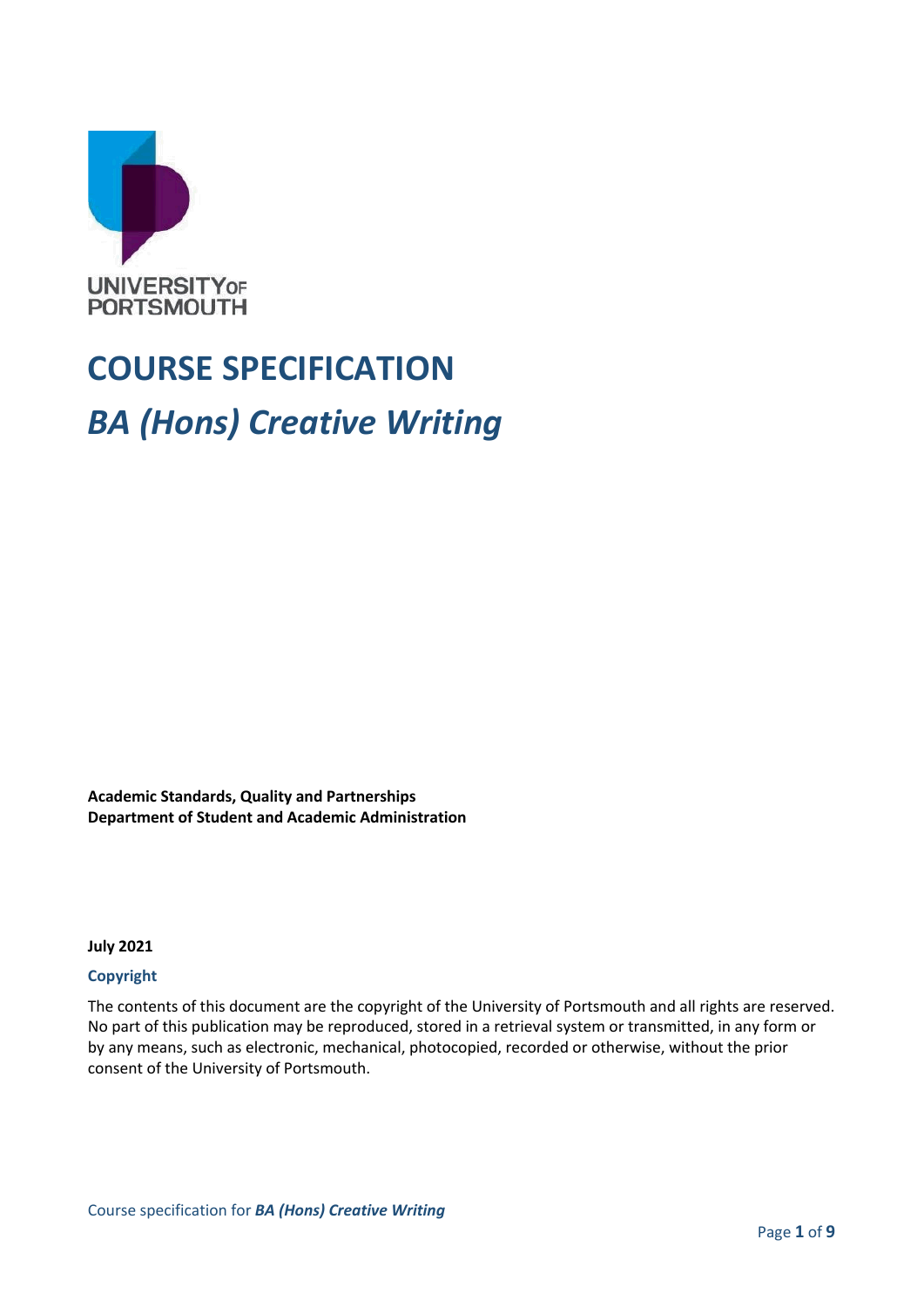## **COURSE SPECIFICATION**

| <b>Course Title</b>                                                                                  | <b>BA (Hons) Creative Writing</b>              |
|------------------------------------------------------------------------------------------------------|------------------------------------------------|
| <b>Final Award</b>                                                                                   | BA (Hons)                                      |
| Exit Awards                                                                                          | CertHE, DipHE, BA                              |
| Course Code / UCAS code (if applicable)                                                              | U2701PYC, C2701S / WW80                        |
| Mode of study                                                                                        | <b>Full time</b>                               |
| Mode of delivery                                                                                     | Campus                                         |
| Normal length of course                                                                              | 3 years, 4 years with placement                |
| Cohort(s) to which this course specification<br>applies                                              | September 2019 intake onwards                  |
| <b>Awarding Body</b>                                                                                 | University of Portsmouth                       |
| <b>Teaching Institution</b>                                                                          | University of Portsmouth                       |
| Faculty                                                                                              | <b>Creative and Cultural Industries</b>        |
| School/Department/Subject Group                                                                      | Film, Media and Communication                  |
| School/Department/Subject Group webpage                                                              | <b>School of Film, Media and Communication</b> |
| Course webpage including entry criteria                                                              | <b>BA (Hons) Creative Writing</b>              |
| Professional and/or Statutory Regulatory<br><b>Body accreditations</b>                               | None                                           |
| <b>Quality Assurance Agency Framework for</b><br><b>Higher Education Qualifications (FHEQ) Level</b> | Level 6                                        |

This course specification provides a summary of the main features of the course, identifies the aims and learning outcomes of the course, the teaching, learning and assessment methods used by teaching staff, and the reference points used to inform the curriculum.

This information is therefore useful to potential students to help them choose the right course of study, to current students on the course and to staff teaching and administering the course.

Further detailed information on the individual modules within the course may be found in the relevant module descriptors and the Course Handbook provided to students on enrolment.

Please refer to the Course [and Module Catalogue](https://course-module-catalog.port.ac.uk/#/welcome) for further information on the course structure and modules.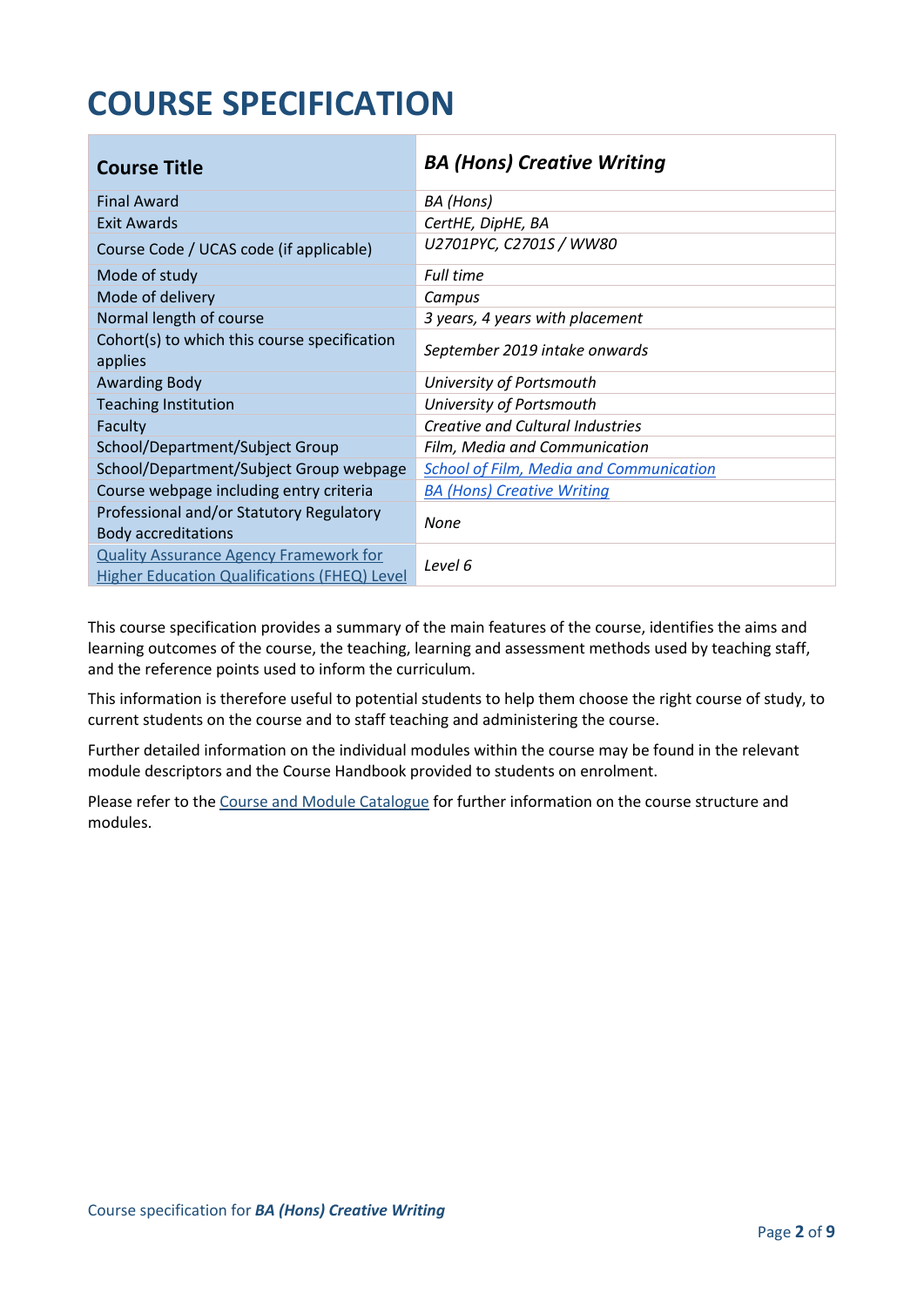## **Educational aims of the course**

The Creative Writing degree aims to deliver a packed programme of tips, tricks and techniques in lively workshops with published authors in magazine, novel writing, fan fiction and publicity campaigns among many other forms:

- To support, through a stimulating programme of study, the development of writing skills in a range of creative, critical and professional forms;
- To introduce students to speculative and reflective approaches to writing and reading, inspiring enthusiasm for the subject and an appreciation of its continuing social, cultural, political and economic importance.
- To provide an opportunity of studying a range of literary, performance and media texts, from a variety of historical periods, world cultures and arts- and media-based institutions, developing students' ability to contextualise their own work within the writing traditions that precede and surround them;
- To enable students to develop a high standard of literacy, communication skills, and aptitudes for critical argument and persuasion;
- To encourage students to recognise the skills and insights they develop through the programme and help them identify career opportunities to use them, in a global context.

## **Course Learning Outcomes and Learning, Teaching and Assessment Strategies**

The [Quality Assurance Agency for Higher Education \(QAA\)](http://www.qaa.ac.uk/en) sets out a national framework of qualification levels, and the associated standards of achievement are found in their [Framework for Higher Education](https://www.qaa.ac.uk/quality-code/qualifications-frameworks)  [Qualifications](https://www.qaa.ac.uk/quality-code/qualifications-frameworks) document.

The Course Learning Outcomes for this course are outlined in the tables below.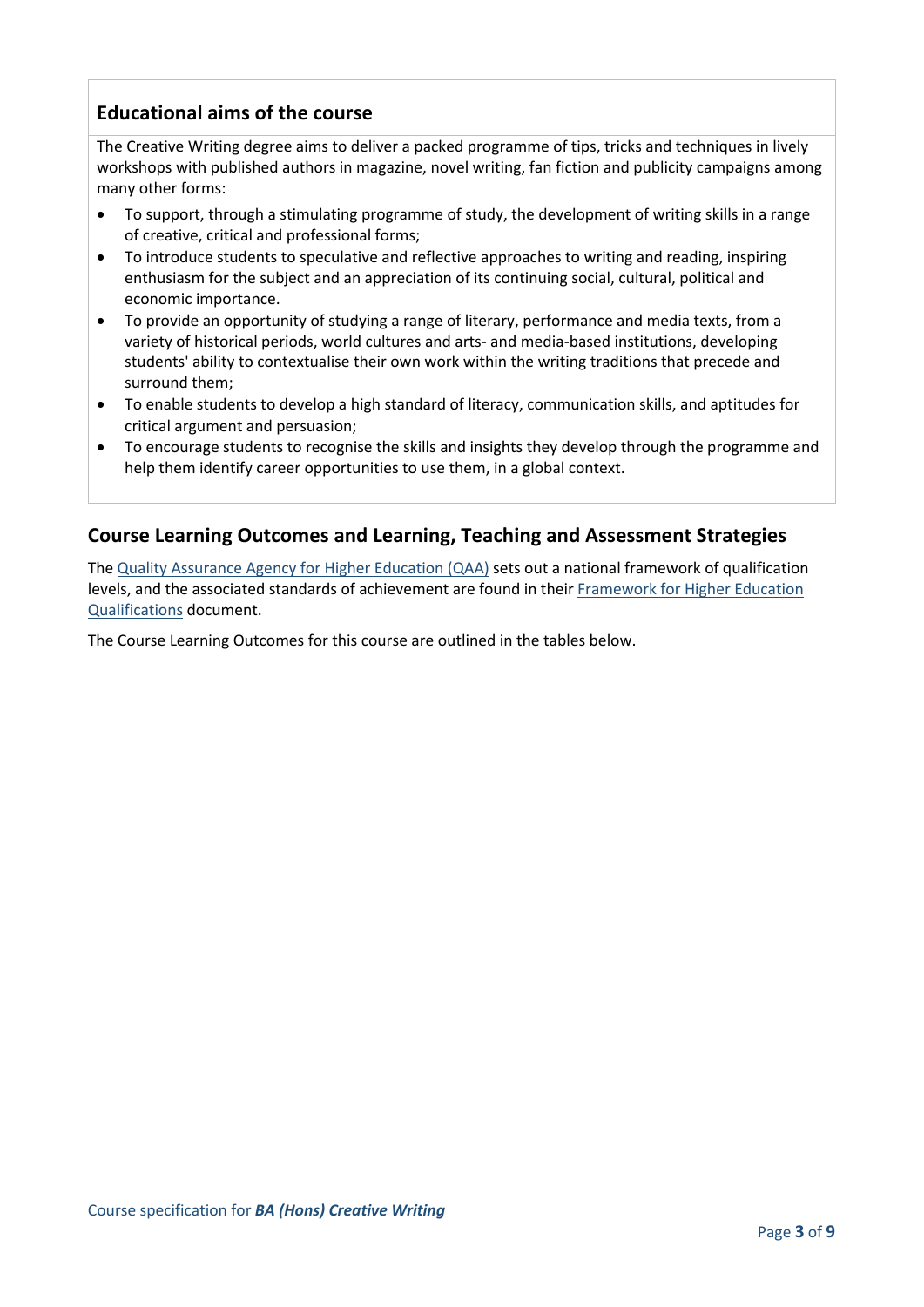#### **A. Knowledge and understanding of:**

| LO<br>number | <b>Learning outcome</b>                                                                                                                                                                                                                                                                                | <b>Learning and</b><br><b>Teaching</b><br>methods                                                                              | <b>Assessment</b><br>methods                                                                                                                                   |
|--------------|--------------------------------------------------------------------------------------------------------------------------------------------------------------------------------------------------------------------------------------------------------------------------------------------------------|--------------------------------------------------------------------------------------------------------------------------------|----------------------------------------------------------------------------------------------------------------------------------------------------------------|
| A.1          | The processes by which original and adapted<br>texts are created, realised and managed, such<br>as the processes of drafting, writing, editing and<br>others as appropriate in the production of<br>written texts in a range of genres (DDP), and the<br>power of imagination in literary creation (E) | Annotated<br>drafts, tutor-led<br>writing<br>workshops,<br>peer review,<br>formative<br>feedback                               | Annotated drafts, creative<br>artefacts, oral<br>presentations or 'pitches',<br>critical/reflective/evaluativ<br>e essays, formative and<br>summative feedback |
| A.2          | Writing in publishing and performance contexts,<br>opportunities and audiences in the wider world,<br>and the historical and cultural development of<br>such contexts [CW]                                                                                                                             | Lectures and<br>seminars,<br>creative writing<br>workshops with<br>prompts and in-<br>class tasks                              | Short fiction and non-<br>fiction, poetry portfolios,<br>scripts for stage and screen                                                                          |
| A.3          | The principal literary genres of prose, poetry,<br>and drama; this includes writing for various<br>media such as film, radio and stage, but also<br>evolving media such as writing for digital and<br>new media [CW]                                                                                   | Lecturer input<br>of inspiring<br>prompts, tutor<br>and peer group<br>formative<br>feedback                                    | Marking scheme gauges<br>'originality, significance,<br>rigour' at incremental levels                                                                          |
| A.4          | Critical awareness of the context in which<br>writing is produced and how individual practice<br>relates to that of predecessors and<br>contemporaries, peers and established<br>practitioners [CW]                                                                                                    | Daily/weekly<br>workshop tasks<br>with<br>'homework' in<br>a range of<br>forms and<br>styles, including<br>research<br>methods | Creative and critical<br>artefacts, often interlinked.<br>Citation and referencing<br>skills                                                                   |
| A.5          | The development of new writing strategies<br>drawn from critical reflection upon their writing<br>practice; and conscious, controlled interplay<br>between practice, criticism and theory within<br>their chosen form(s) [CW]                                                                          | Daily/weekly<br>workshop tasks<br>with<br>'homework' in<br>a range of<br>forms and<br>styles, including<br>research<br>methods | Creative and critical<br>artefacts, often interlinked.<br>Citation and referencing<br>skills                                                                   |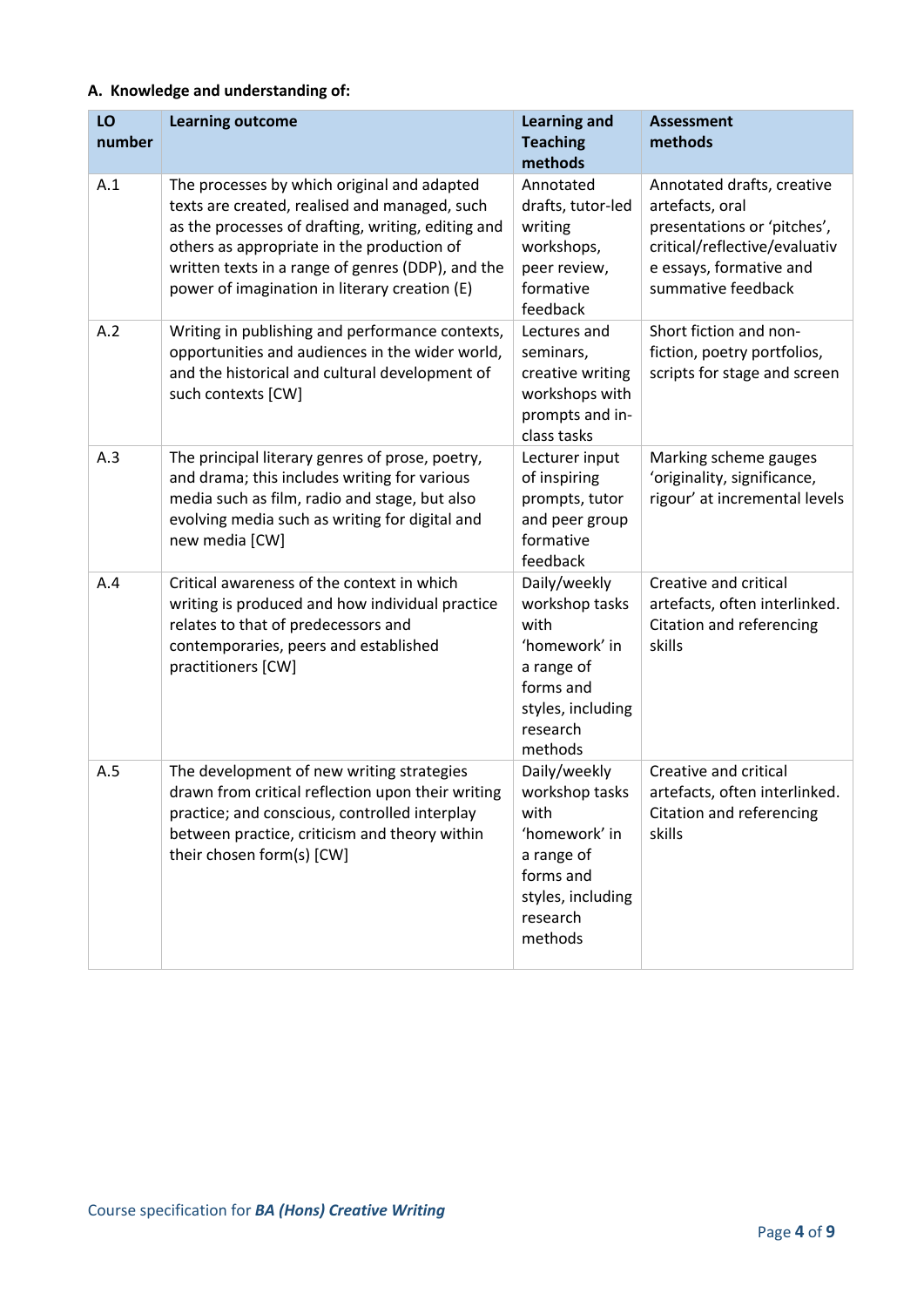| LO<br>number | <b>Learning outcome</b>                                                                                                                                                                                                                                                            | <b>Learning and</b><br><b>Teaching</b><br>methods                                                                                                 | <b>Assessment</b><br>methods                                                                                                         |
|--------------|------------------------------------------------------------------------------------------------------------------------------------------------------------------------------------------------------------------------------------------------------------------------------------|---------------------------------------------------------------------------------------------------------------------------------------------------|--------------------------------------------------------------------------------------------------------------------------------------|
| B.1          | Describe, analyse and critically examine the processes<br>by which new work is created, realised or managed,<br>such as the processes of drafting, devising, editing,<br>production and the use of new technologies as<br>appropriate (DDP)                                        | Lectures with<br>historical,<br>cultural, critical<br>input                                                                                       | Essays (critical and<br>reflective); portfolios<br>of creative writing                                                               |
| B.2          | Initiate, develop and realise distinctive and creative<br>work within various forms of writing or other media<br>(CMFCS)                                                                                                                                                           | Seminars with<br>writing prompts<br>and discussion<br>tasks<br>Creative<br>workshops with<br>opportunity for<br>peer review and<br>tutor feedback | Oral<br>presentation/pitches<br>; in-class tests and<br>written examinations<br>Blogs and other<br>professional writing<br>artefacts |
| B.3          | Produce clear, accurate, artistically coherent and<br>technically sophisticated written work, which<br>articulates a combination of research and creative<br>ideas [CW]                                                                                                            | Seminars with<br>writing prompts<br>and discussion<br>tasks<br>Creative<br>workshops with<br>opportunity for<br>peer review and<br>tutor feedback | Oral<br>presentation/pitches<br>; in-class tests and<br>written examinations<br>Blogs and other<br>professional writing<br>artefacts |
| B.4          | Communicate orally and through the written word<br>concrete ideas and abstract concepts [CW]                                                                                                                                                                                       | Seminars with<br>writing prompts<br>and discussion<br>tasks<br>Creative<br>workshops with<br>opportunity for<br>peer review and<br>tutor feedback | Oral<br>presentation/pitches<br>; in-class tests and<br>written examinations<br>Blogs and other<br>professional writing<br>artefacts |
| B.5          | Employ an imaginative and divergent mode of<br>thinking which is integral to identifying and solving<br>problems, to the making of critical and reflective<br>judgements, to the generation of alternatives and<br>new ideas, and to engaging with broader issues of<br>value [CW] | Lectures with<br>historical,<br>cultural, critical<br>input                                                                                       | Essays (critical and<br>reflective); portfolios<br>of creative writing                                                               |

## **B. Cognitive (Intellectual or Thinking) skills, able to:**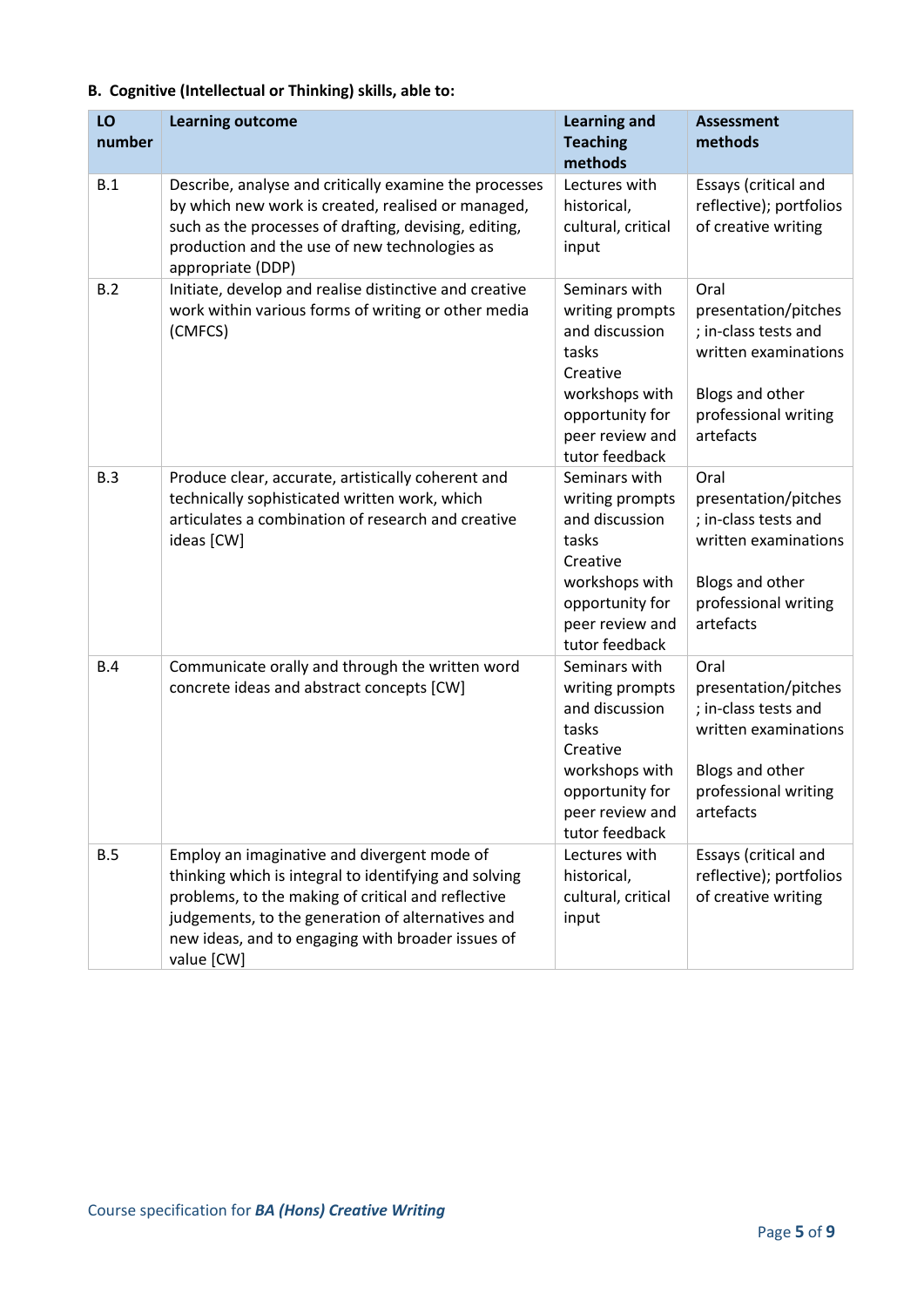#### **C. Practical (Professional or Subject) skills, able to:**

| LO<br>number | <b>Learning outcome</b>                                                                                                                                                                                                                                                                      | <b>Learning and</b><br><b>Teaching</b><br>methods                                                                | <b>Assessment</b><br>methods                                                           |
|--------------|----------------------------------------------------------------------------------------------------------------------------------------------------------------------------------------------------------------------------------------------------------------------------------------------|------------------------------------------------------------------------------------------------------------------|----------------------------------------------------------------------------------------|
| C.1          | Initiate, research and complete original work in creative<br>writing across a range of genres and in a variety of<br>contexts, whether individually or collaboratively; to<br>command a broad range of vocabulary and structural<br>styles in the production of original texts and artefacts | Specialist<br>training in script<br>and magazine<br>layout, with the<br>potential to use<br>industry<br>software | Creative and<br>critical<br>artefacts;<br>including in<br>script and<br>poetry formats |
| C.2          | Be aware of (simulated) timescales, budgets and<br>editorial requirements for writing project work (SS)                                                                                                                                                                                      | Mock-submission<br>briefs to real life<br>journals                                                               | Proof reading<br>and copy<br>editing activities                                        |
| C.3          | Demonstrate an active engagement with the craft of<br>writing in the use of journals and other reflective<br>practices                                                                                                                                                                       | Support to<br>establish<br>drafting, crafting<br>and journaling<br>practice                                      | Evaluation of<br>drafting,<br>crafting and<br>journaling<br>practice                   |
| C.4          | Work with other writers on their projects, assisting<br>them in developing their ideas and reaching their best<br>potential (SS)                                                                                                                                                             | Referencing and<br>citation skills                                                                               | Group<br>presentations<br>and peer review<br>exercises                                 |
| C.5          | Use bibliographical skills appropriate to the discipline,<br>including accurate and consistent use of scholarly<br>conventions of presentation (E)                                                                                                                                           | <b>Blended and</b><br>bespoke<br>provision by UoP<br>subject librarians                                          | Proof reading<br>and copy<br>editing activities                                        |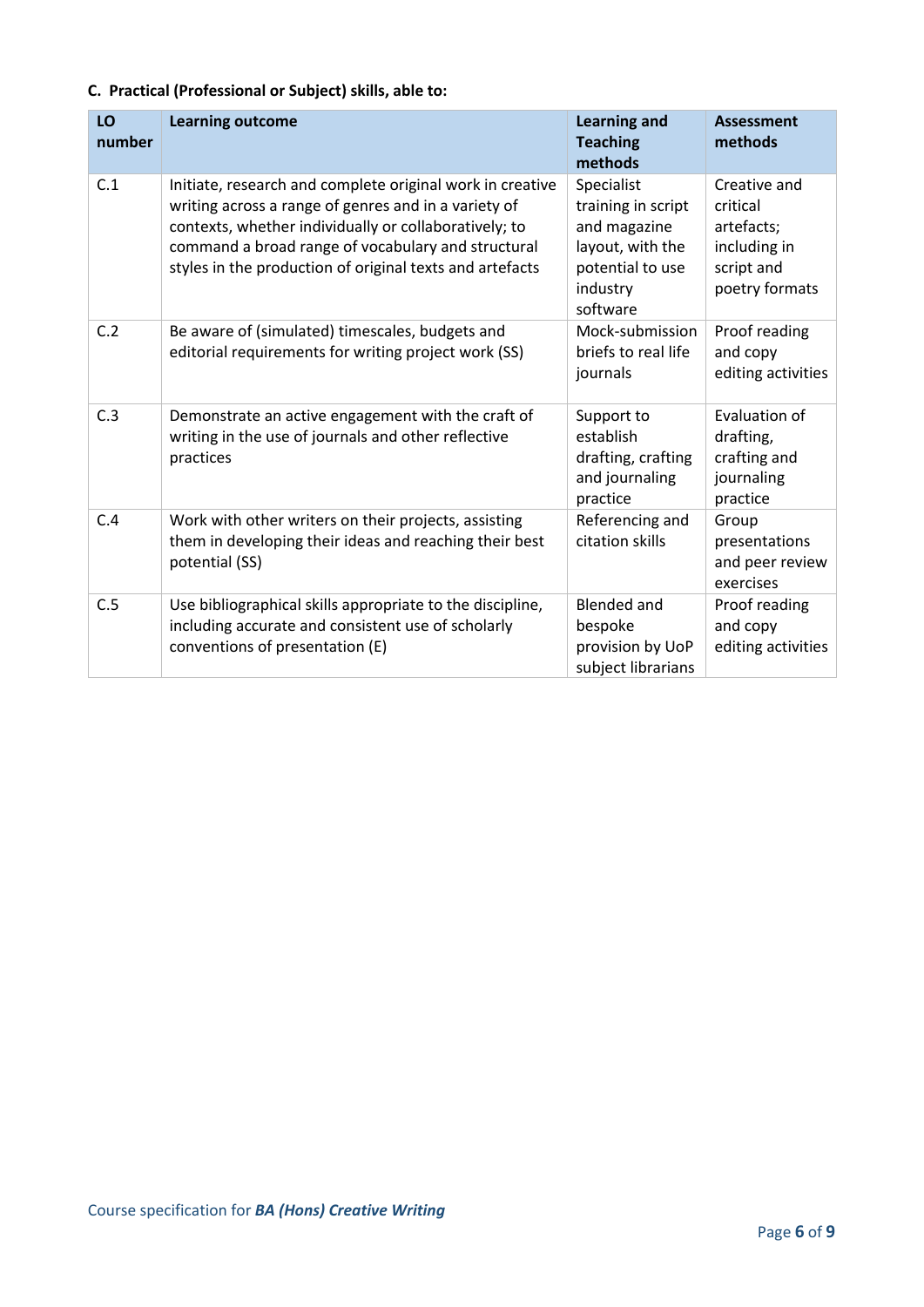| LO<br>number | <b>Learning outcome</b>                                                                                                                                                                                                                                                                                                                    | <b>Learning and</b><br><b>Teaching</b><br>methods                                                                                               | <b>Assessment</b><br>methods                                                                                                                                                                                    |
|--------------|--------------------------------------------------------------------------------------------------------------------------------------------------------------------------------------------------------------------------------------------------------------------------------------------------------------------------------------------|-------------------------------------------------------------------------------------------------------------------------------------------------|-----------------------------------------------------------------------------------------------------------------------------------------------------------------------------------------------------------------|
| D.1          | Produce original and adapted written work of a high<br>standard, suitable for presentation, exhibition,<br>performance or publication within the University or<br>local / national / international contexts                                                                                                                                | Lectures,<br>seminars,<br>writing<br>workshop, drop-<br>in sessions, one-<br>to-one or small<br>group tutorials                                 | Creative and<br>critical artefacts;<br>including in<br>script and poetry<br>formats<br>Proof reading<br>and copy editing<br>activities<br>Opportunities<br>for formative as<br>well as<br>summative<br>feedback |
| D.2          | Demonstrate advanced communication skills, both oral<br>and written, including the ability to present a<br>rhetorically effective, coherent, well supported and<br>sustained argument; demonstrating time-management,<br>organisational and administrative skills, including the<br>ability to plan and work to clear goals and objectives | Encouragement<br>to submit to in-<br>house<br>publications                                                                                      | Group<br>presentations<br>and peer review<br>exercises                                                                                                                                                          |
| D.3          | Demonstrate research skills, including scholarly<br>information retrieval skills, involving the ability to<br>gather, sift and organise material independently and<br>critically, and evaluate its significance (E)                                                                                                                        | <b>Blended and</b><br>bespoke<br>provision by<br>UoP subject<br>librarians                                                                      | Assessment of<br>citation and<br>referencing skills<br>is standard for<br>all essays at all<br>levels                                                                                                           |
| D.4          | Demonstrate word-processing and other IT skills and<br>familiarity with electronic search tools                                                                                                                                                                                                                                            | Enhancement of<br>students'<br>existing IT and<br>search skills                                                                                 | Assessment of<br>students'<br>enhanced IT and<br>search skills                                                                                                                                                  |
| D.5          | Initiate and take responsibility for their own work,<br>identifying strengths and needs, in reflecting on<br>personal development; showing considerable personal<br>qualities, including an enthusiasm for enquiry and the<br>motivation to sustain it; and working flexibly, both<br>independently and collaboratively [CW]               | Personal and<br>academic tutor<br>roles aim to<br>influence and<br>inspire cohorts<br>in this way,<br>including a focus<br>on<br>employability. | CV and covering<br>letter drafts                                                                                                                                                                                |

#### **D. Transferrable (Graduate and Employability) skills, able to:**

## **Academic Regulations**

The current University of Portsmouth **Academic Regulations** will apply to this course.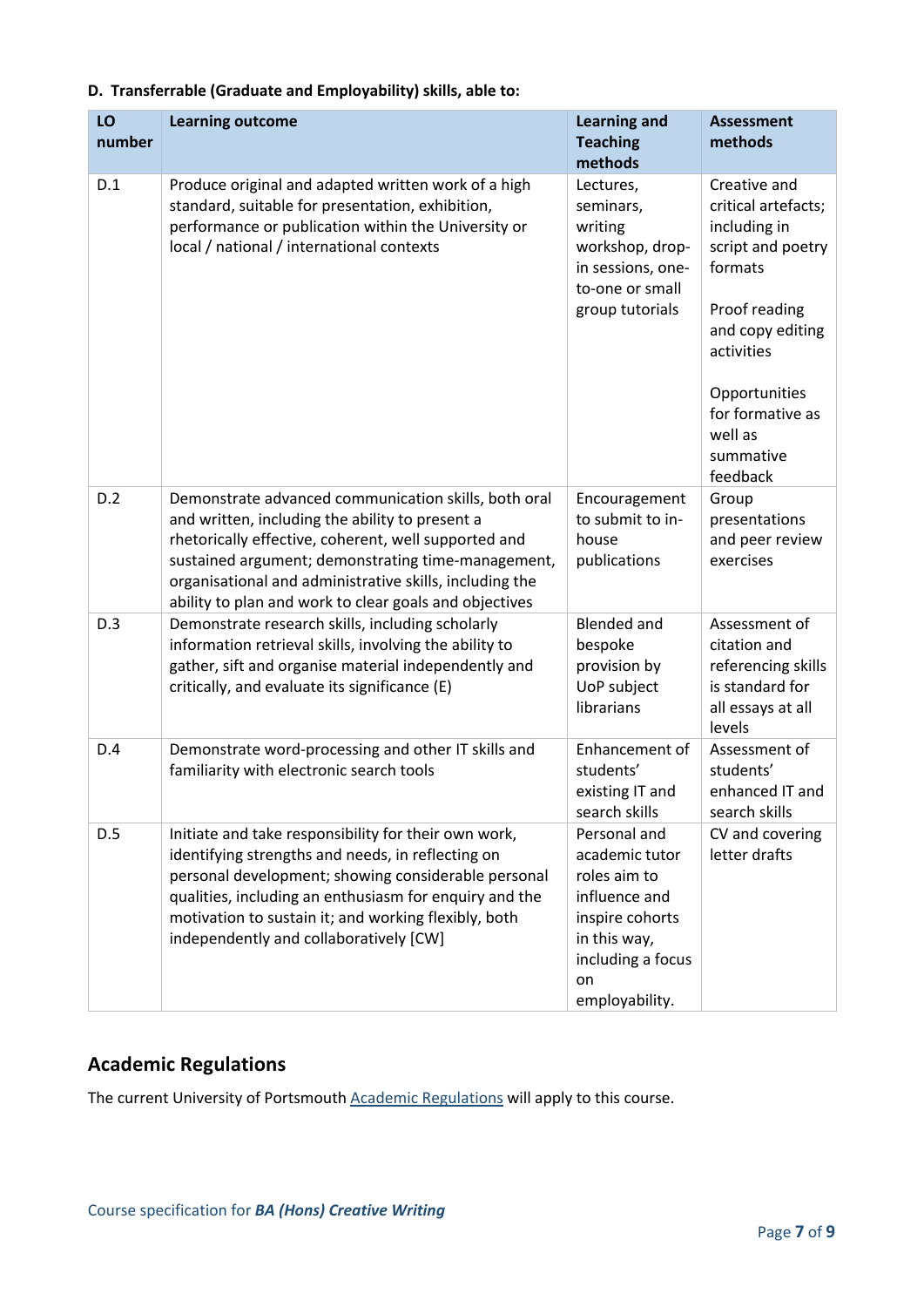## **Support for Student Learning**

The University of Portsmouth provides a comprehensive range of support services for students throughout their course, details of which are available at the [MyPort](http://myport.ac.uk/) student portal.

In addition to these University support services this course also provides access to:

CCI Creative Careers: Support to add degree-related and relevant work experience for CV building including a work placement year, summer or short internships and part-time work.

CCI Creative Skills: One to one support sessions and group tutorials in creative software and skills relevant to CCI courses and future careers.

CCI Academic Skills: Access to resources to support learning strategies and techniques through one to one tutorials or group workshops.

CCI Student Support Advisor: Help to find appropriate academic, pastoral or practical support.

#### **Evaluation and Enhancement of Standards and Quality in Learning and Teaching**

The University of Portsmouth undertakes comprehensive monitoring, review and evaluation of courses within clearly assigned staff responsibilities. Student feedback is a key feature in these evaluations, as represented in our [Policy for Listening to and Responding to the Student Voice](http://policies.docstore.port.ac.uk/policy-069.pdf) where you can also find further information.

#### **Reference Points**

The course and outcomes have been developed taking account of:

- [University of Portsmouth Curriculum Framework Specification](http://policies.docstore.port.ac.uk/policy-217.pdf?_ga=2.262170252.1863271531.1625471462-353504235.1613498042)
- [University of Portsmouth Strategy](https://www.port.ac.uk/about-us/our-ambition/our-strategy)
- [University of Portsmouth Code of Practice for Work-based and Placement Learning](http://policies.docstore.port.ac.uk/policy-151.pdf)
- [Quality Assurance Agency UK Quality Code for Higher Education](https://www.qaa.ac.uk/quality-code)
- [Quality Assurance Agency Qualification Characteristic Statements](https://www.qaa.ac.uk/quality-code/characteristics-statements)
- [Quality Assurance Agency Subject Benchmark Statement:](https://www.qaa.ac.uk/quality-code/subject-benchmark-statements) **English [E]; Communication, Media, Film and Cultural Studies [CMFC]; Dance, Drama and Performance [DDP]; Creative Writing [CW]**
- [Quality Assurance Agency Framework for Higher Education Qualifications](https://www.qaa.ac.uk/quality-code/qualifications-frameworks)
- Requirements of Professional and/or Statutory Regulatory Bodies: **N/A**
- Vocational and professional experience, scholarship and research expertise of the University of Portsmouth's academic members of staff
- National Occupational Standards

#### **Disclaimer**

The University of Portsmouth has checked the information provided in this Course Specification and will endeavour to deliver this course in keeping with this Course Specification. However, changes to the course may sometimes be required arising from annual monitoring, student feedback, and the review and update of modules and courses.

Where this activity leads to significant changes to modules and courses there will be prior consultation with students and others, wherever possible, and the University of Portsmouth will take all reasonable steps to minimise disruption to students.

It is also possible that the University of Portsmouth may not be able to offer a module or course for reasons outside of its control, for example, due to the absence of a member of staff or low student registration numbers. Where this is the case, the University of Portsmouth will endeavour to inform applicants and